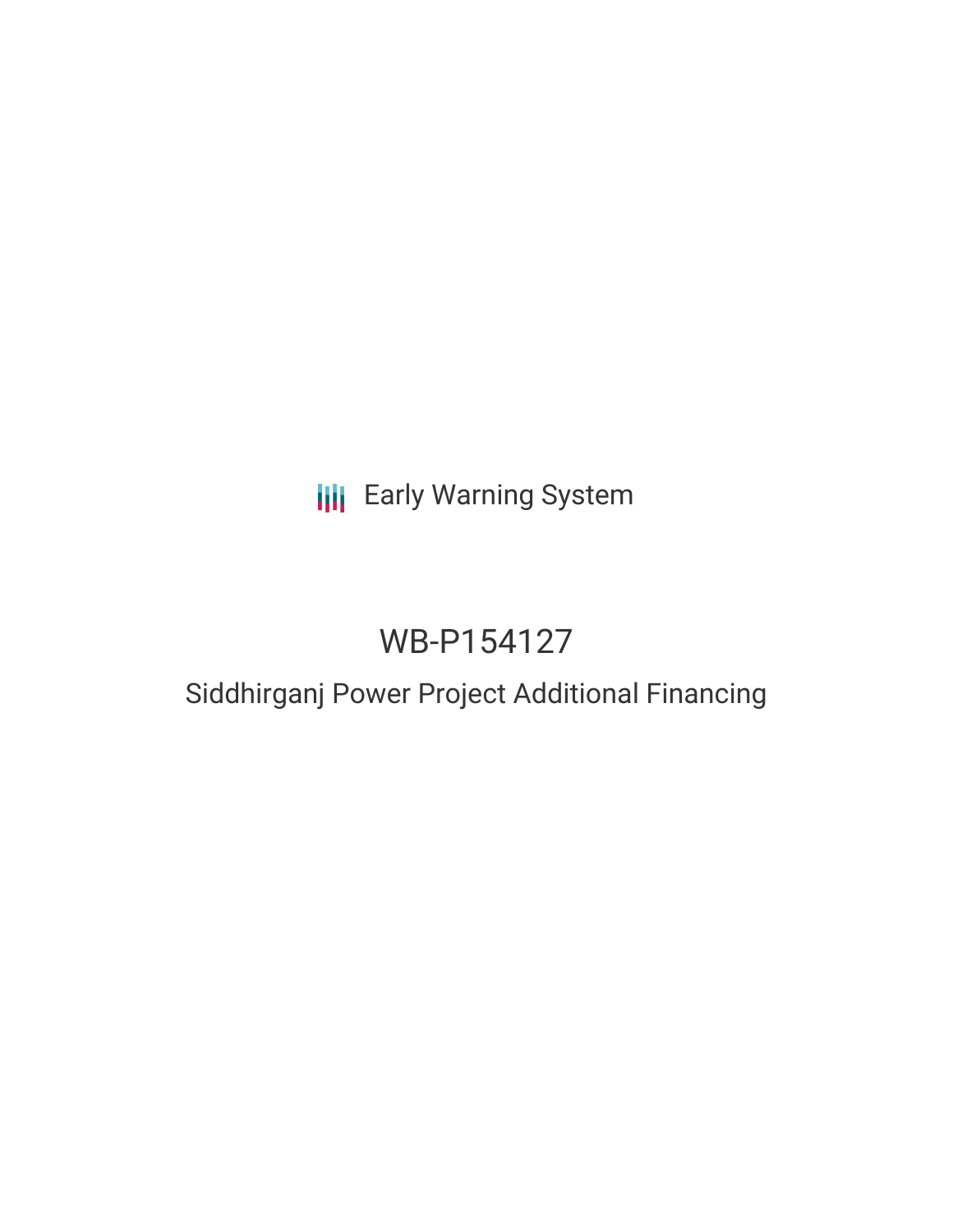

#### **Quick Facts**

| <b>Countries</b>               | Bangladesh                                   |
|--------------------------------|----------------------------------------------|
| <b>Financial Institutions</b>  | World Bank (WB)                              |
| <b>Status</b>                  | Active                                       |
| <b>Bank Risk Rating</b>        | Α                                            |
| <b>Voting Date</b>             | 2015-11-13                                   |
| <b>Borrower</b>                | Electricity Generation Company of Bangladesh |
| <b>Sectors</b>                 | Finance                                      |
| <b>Investment Amount (USD)</b> | \$176.71 million                             |
| <b>Project Cost (USD)</b>      | \$205.21 million                             |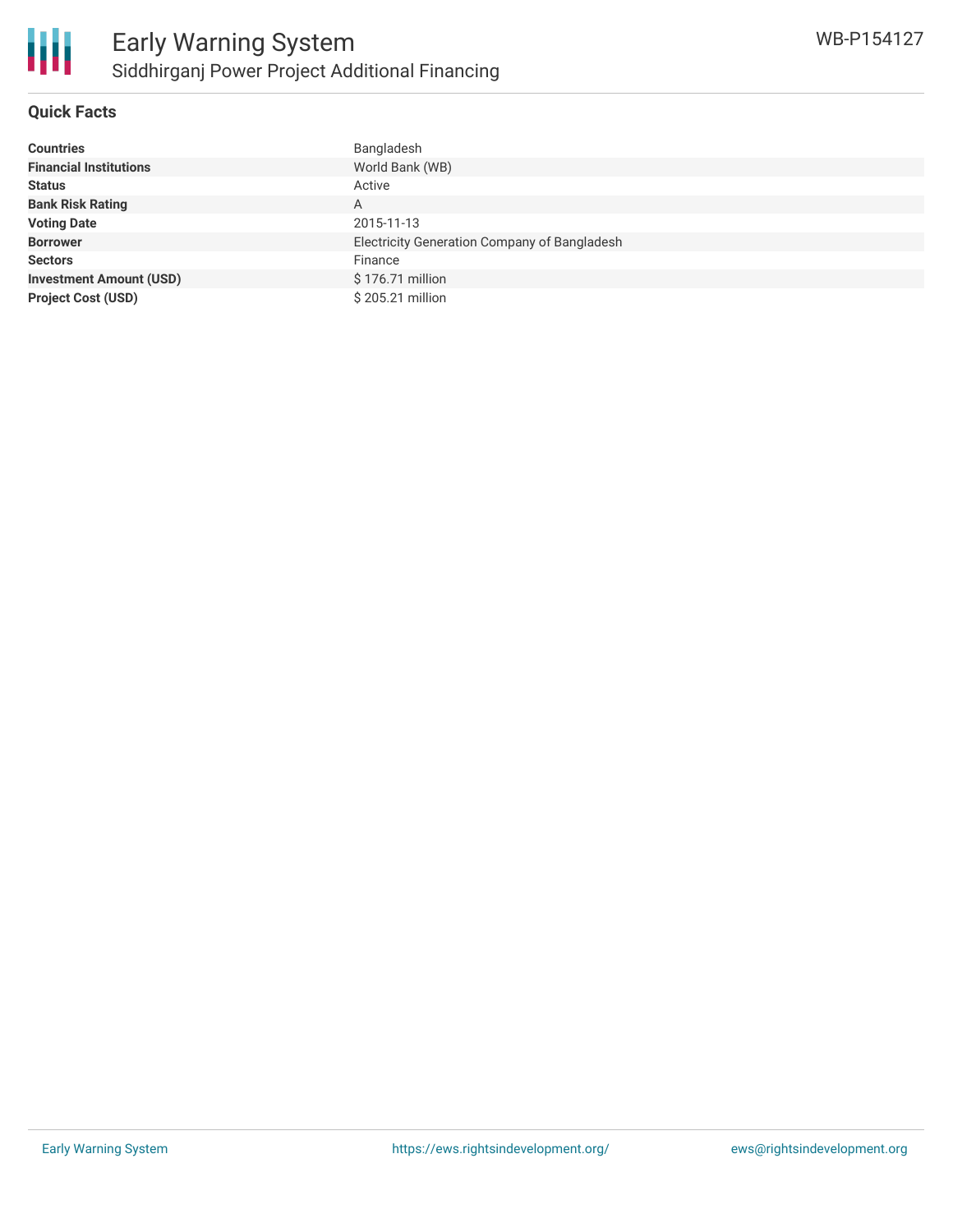

### **Project Description**

The project provides funding to close the financing gap caused by upgrading the project to a 335 MW combined cycle power plant and reduced purchasing value of IDA credit due to US dollar appreciation.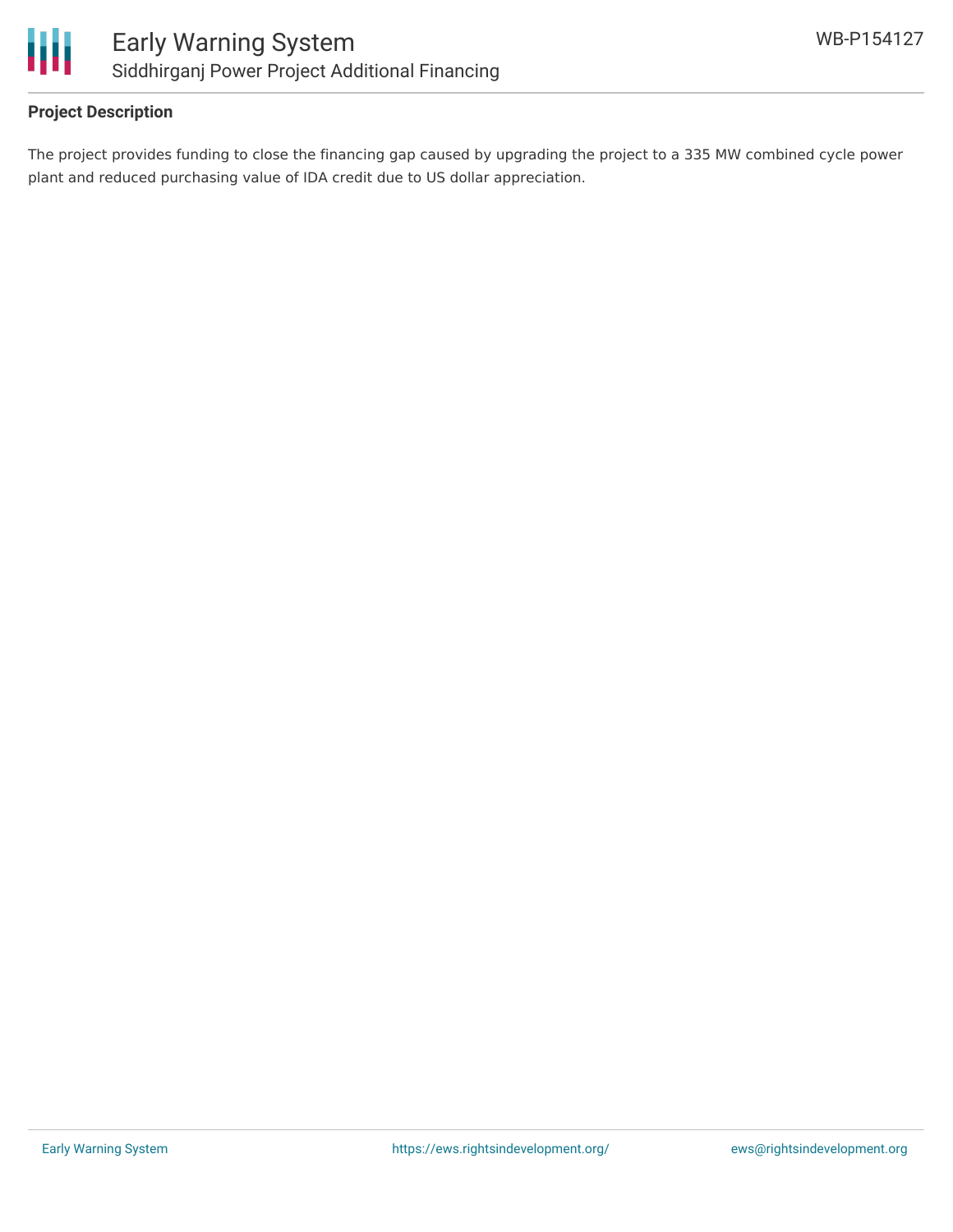

### **Investment Description**

World Bank (WB)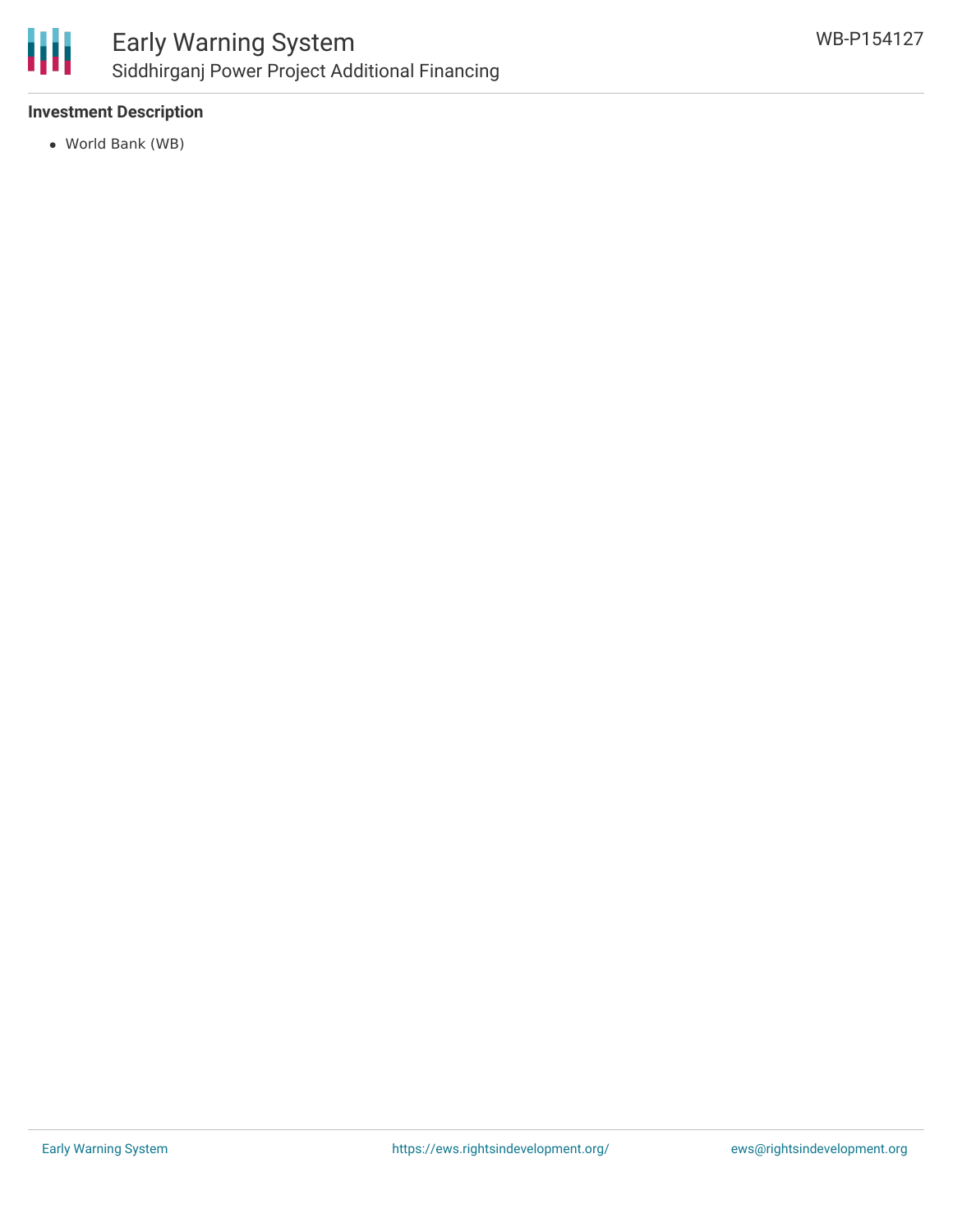

## **Contact Information**

World Bank Contact: Md. Iqbal Title: Senior Energy Specialist Tel: 5764+4121 Email: miqbal@worldbank.org

Borrower/Client/Recipient Government of Bangladesh Contact: Mahbub Ahmed Title: Senior secretary Tel: 88029512201 Email: mahfuzulalaam@yahoo.com

Implementing Agencies Name: Electricity Generation Company of Bangladesh (EGCB) Contact: Mostofa Kamal Title: Managing Director Tel: 88029116382 Email: md@egcb.com.bd

#### ACCOUNTABILITY MECHANISM OF WORLD BANK

The World Bank Inspection Panel is the independent complaint mechanism and fact-finding body for people who believe they are likely to be, or have been, adversely affected by a World Bank-financed project. If you submit a complaint to the Inspection Panel, they may investigate to assess whether the World Bank is following its own policies and procedures for preventing harm to people or the environment. You can contact the Inspection Panel or submit a complaint by emailing ipanel@worldbank.org. You can learn more about the Inspection Panel and how to file a complaint at: http://ewebapps.worldbank.org/apps/ip/Pages/Home.aspx.